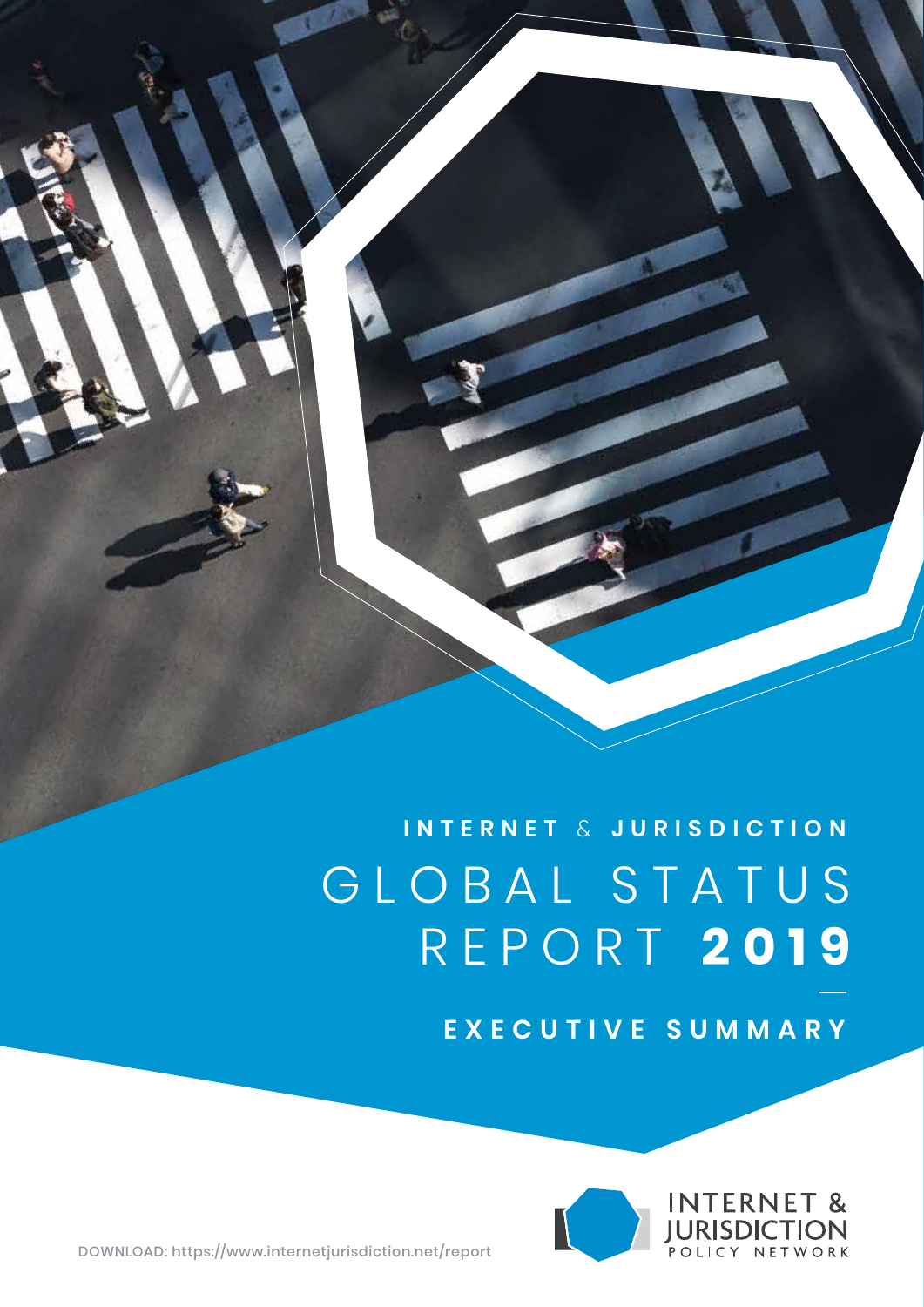

"The pioneering Internet & Jurisdiction Global Status Report of the Internet & Jurisdiction Policy Network is the new resource for evidence-based policy innovation for decision makers and shapers who work on legal challenges in cyberspace. It exposes a dangerous spiral of uncoordinated policy making. At a time when the world has never been so interconnected, reactive and quick-fix policy initiatives proliferate. This legal arms race is threatening the future of the cross-border internet, unless actors actively coordinate."

## **Introduction**

The Internet & Jurisdiction Global Status Report 2019 is the world's first comprehensive mapping of internet jurisdiction related policy trends, actors and initiatives. It is based on an unprecedented largescale data contribution from 150 key stakeholders from the Internet & Jurisdiction Policy Network from: states, internet companies, technical operators, civil society, academia and international organizations.

The surveyed stakeholders send a very **strong message of concern**:

- 95% see cross-border legal challenges on the internet becoming increasingly acute in the next three years;
- Only 15% believe we already have the right institutions to address these challenges; and
- 79% consider that there is insufficient international coordination.

50 years after the creation of the internet, the Report presents strong evidence of a **dangerous trend**: the worldwide multiplication of public and private policy initiatives in an uncoordinated manner will have detrimental consequences. Even when they legitimately aim to address key transnational policy issues, adoption of quick-fix measures under the pressure of urgency often leads to a legal arms race and additional conflicts. Making sure that the fundamental attributes of the internet are preserved requires active steps in the form of **innovative coordination and cooperation efforts**.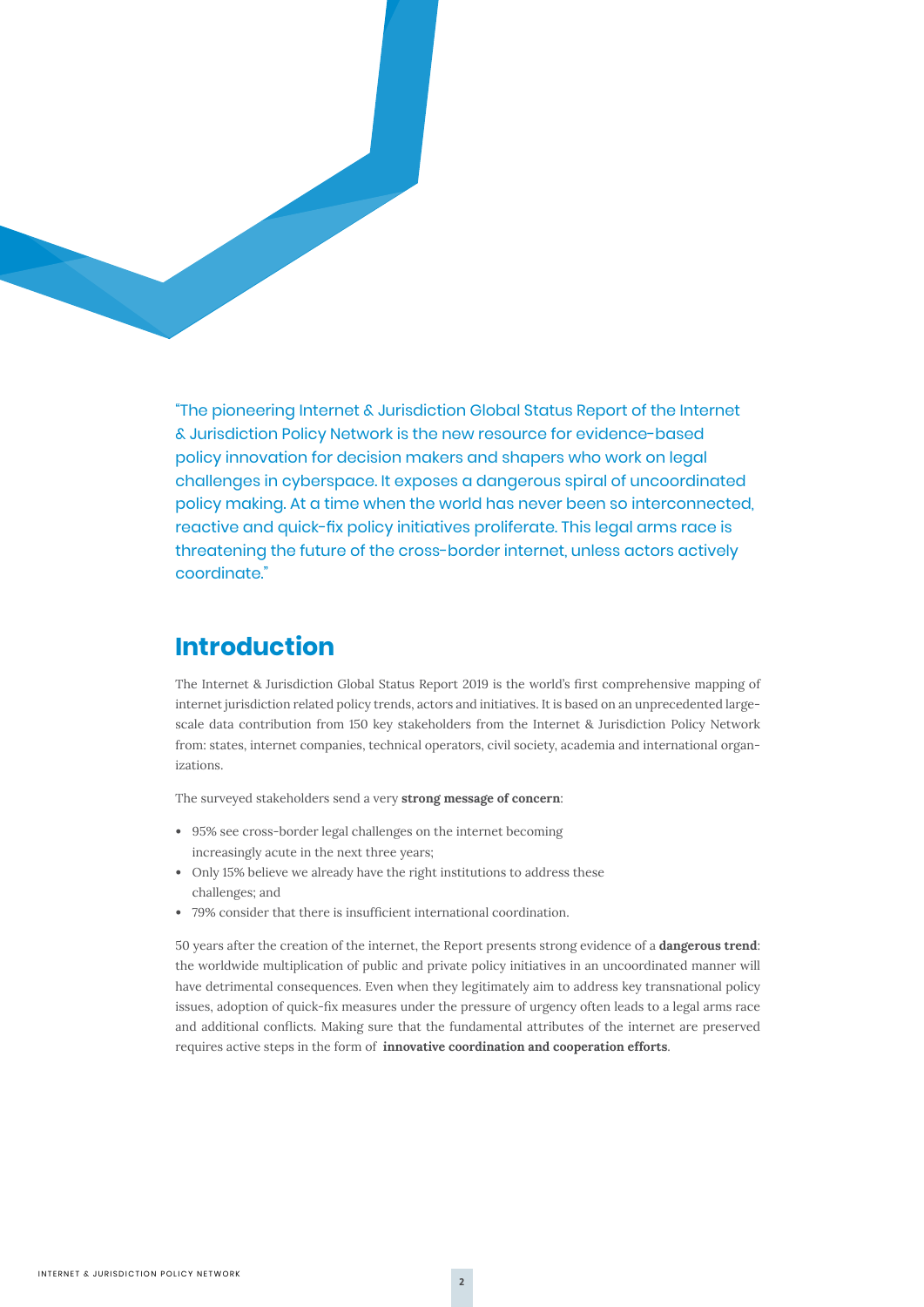

## **Will cross-border legal challenges on the internet become increasingly acute in the next three years?**



SOURCE: Internet & Jurisdiction Policy Network: Internet & Jurisdiction Global Status Report 2019

#### **Issues and initiatives proliferate**

Stakeholders express their difficulty to access comprehensive information on numerous and complex policy challenges, as well as to keep track of the proliferating initiatives trying to address them. Yet, consolidated and accessible data is a prerequisite for evidence-based decision-making and policy coherence.

Accordingly, the Report extensively documents the increasing number of **topics of concern** that demand attention, be they related to expression, security or the digital economy. Jurisdictional challenges arise in all instances of online regulation, such as the regulation of:

- Violent extremism, hate, data privacy breaches, and other forms of abuse that may become so prevalent that the online environment becomes 'uninhabitable', while an actual or perceived high degree of misinformation causes a trust crisis;
- Cybercrime and cyber attacks that may durably undermine trust in the online environment and threaten its infrastructure; and
- Commercial activities in relation to which complexity increases the cost of compliance and may create barriers to entry for small and medium enterprises, limiting competition, innovation, and market access across borders.

The Report also documents the increasingly diverse **legal or technical approaches** adopted by governments and private actors to address these issues including:

- Extraterritorial assertion of jurisdiction;
- Private terms of service and community guidelines;
- Mandatory data localization; and
- Geo-blocking.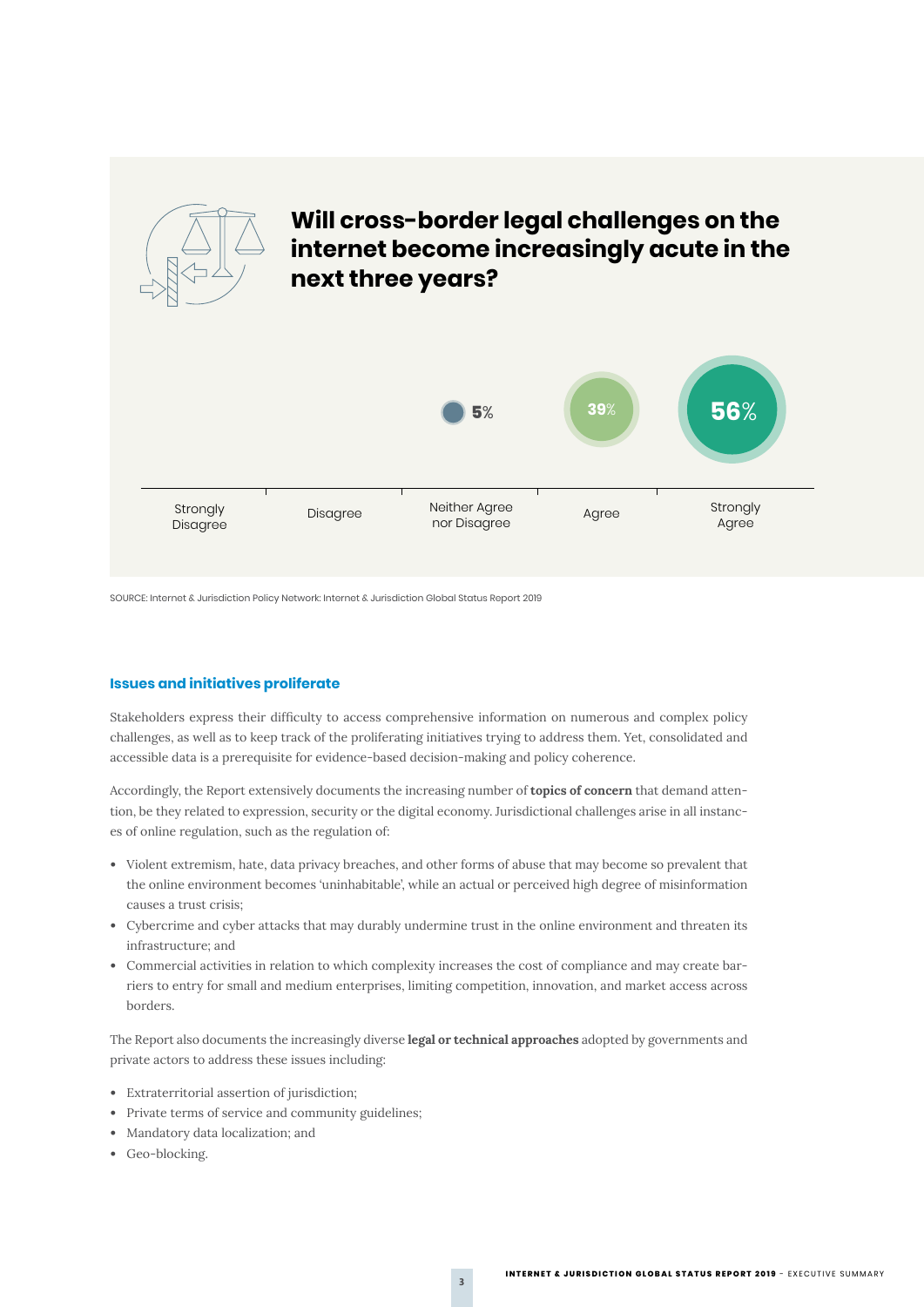The Report points to several key challenges when addressing cross-border legal issues, that **put at stake fundamental attributes of the cross-border internet**, such as:

- The lack of common agreement on substantive values between actors, or shared understanding of key legal concepts and vernacular;
- The risk of a "race to the bottom" if extraterritoriality is not implemented with caution;
- Distrust generated amongst internet users who cannot know what laws apply to their online activities;
- Voluntary or involuntary fragmentation, both in a technical and a regulatory sense, may develop to such a degree that it becomes impossible to speak of the internet as a global network; and
- A failure to strike an appropriate balance in the obligations imposed on internet intermediaries may result in an extensive loss of online freedom of expression and the availability of services to the extent that the very nature of the current cross-border internet is affected.

#### **Legal uncertainty dominates**

Much of what has been done to date sought to solve global problems through a national lens. However, the constant flux of digital innovation and the transnational nature of the internet makes it increasingly challenging to address online abuses with traditional national legal tools.

Moreover, as transnational interactions become the new normal, people and entities are often unable to determine their "contextual legal environment", i.e.: all the states' laws and other norms that apply to their activity online at a given moment.

Due to extraterritorial assertions of jurisdiction, in some regions, individuals, organizations and even states are concerned that they are subjected to online rules developed without them in a country far away.

#### **A dangerous spiral**

A legal arms race of uncoordinated, reactive, and quick-fix public and private policy initiatives, prone to be incompatible, creates a dangerous spiral, detrimental on numerous levels because it:

- Creates competing assertions of jurisdiction where compliance with one state's law unavoidably results in a direct violation of other states' laws;
- Actually prevents actors from efficiently addressing abuses online;
- Hampers digital innovation and growth of the internet economy, especially in developing countries and for SMEs; and
- Favors the rule of the strongest.

This could make cross-border online spaces and activities potentially impossible in the future.

#### **Coordination is a must**

The stakes are high: the internet deeply impacts all societies and economies and new regulatory frontiers are constantly emerging, ranging from cryptocurrencies to artificial intelligence. Much like the natural environment is facing a climate change, the online legal environment is now also undergoing a systemic transformation.

There is much that needs to change in order to overcome the cross-border legal challenges. The surveyed stakeholders specifically pointed to the need for:

- More coordination to ensure policy coherence;
- More legal interoperability, through both substantive and procedural standards that are jointly developed;
- Inclusiveness and capacity building, including addressing practical issues such as lack of access to relevant information due to language and cultural barriers, as well as information overload;
- Greater clarity, and a common understanding, of relevant legal concepts;
- Considering the respective roles of the private and the public sector, including a clear need for re-examining and more clearly defining the roles of intermediaries;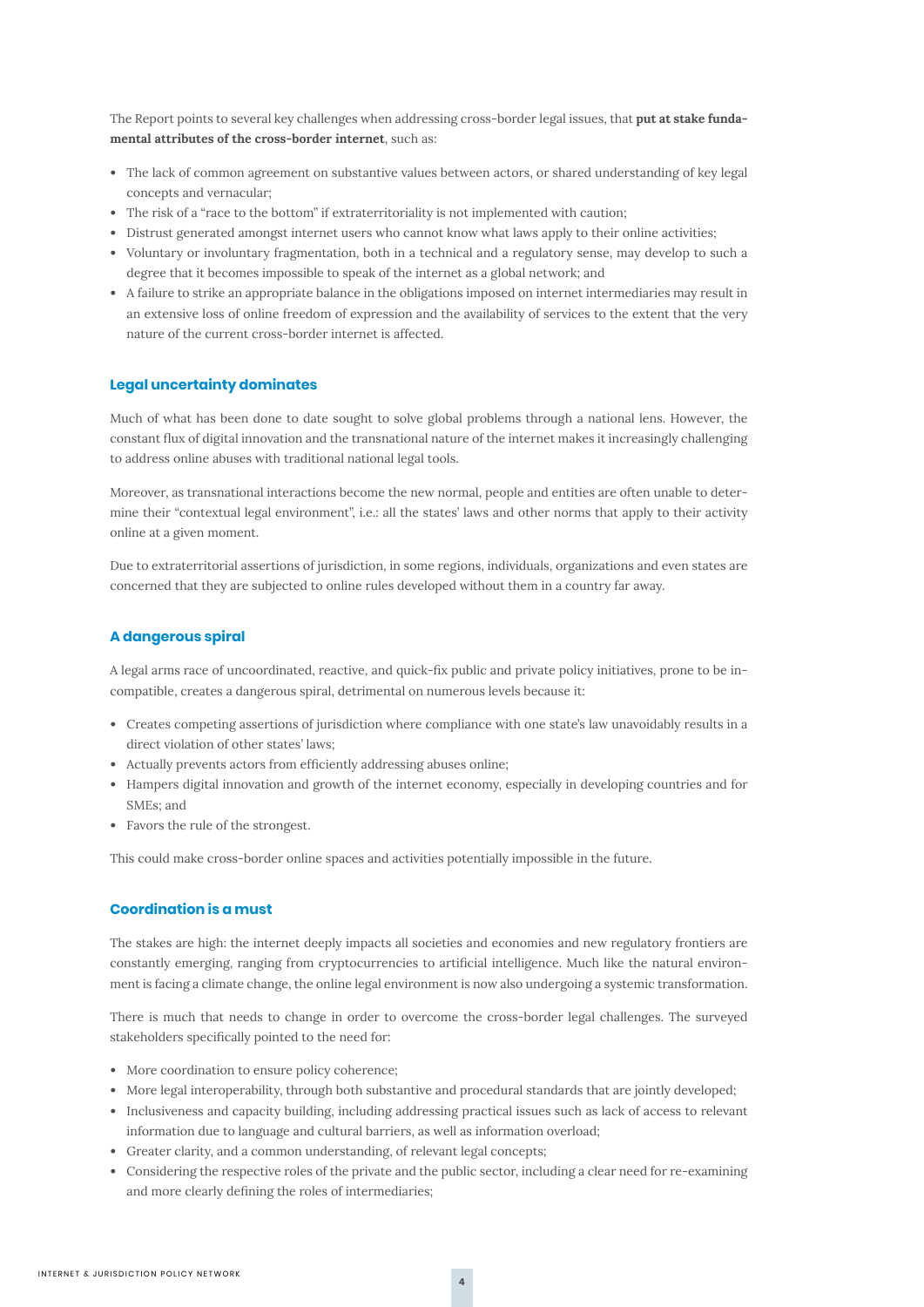

## **Is there sufficient international coordination and coherence to address cross-border legal challenges on the Internet?**



SOURCE: Internet & Jurisdiction Policy Network: Internet & Jurisdiction Global Status Report 2019

- Transparency and accountability;
- Pursuing solutions on an issue-by-issue basis, or as clusters of issues;
- Continued, or even expanded, adherence to a multistakeholder approach; and
- A recognition that no state, company or organization can address these issues alone, and that actors in the ecosystem simply cannot afford not to collaborate.

#### **Shaping the future of the digital society**

Stakeholders of the Internet & Jurisdiction Policy Network stressed that, in the end, not addressing jurisdictional challenges would come at a high cost: the question now is not whether to regulate but how, and by whom. As pointed out by one surveyed expert, the internet is neither the problem, nor the cause of the problem. Indeed, the internet risks becoming the victim of our lack of appropriate governance mechanisms.

The task that lies before us all demands governance innovation: it involves developing the standards for legal interoperability and policy coordination, so that we are equipped with methods and tools that are as transnational, distributed, scalable and resilient as the internet itself. What is at stake is nothing less than the future of the digital society that we collectively want – for us and for future generations.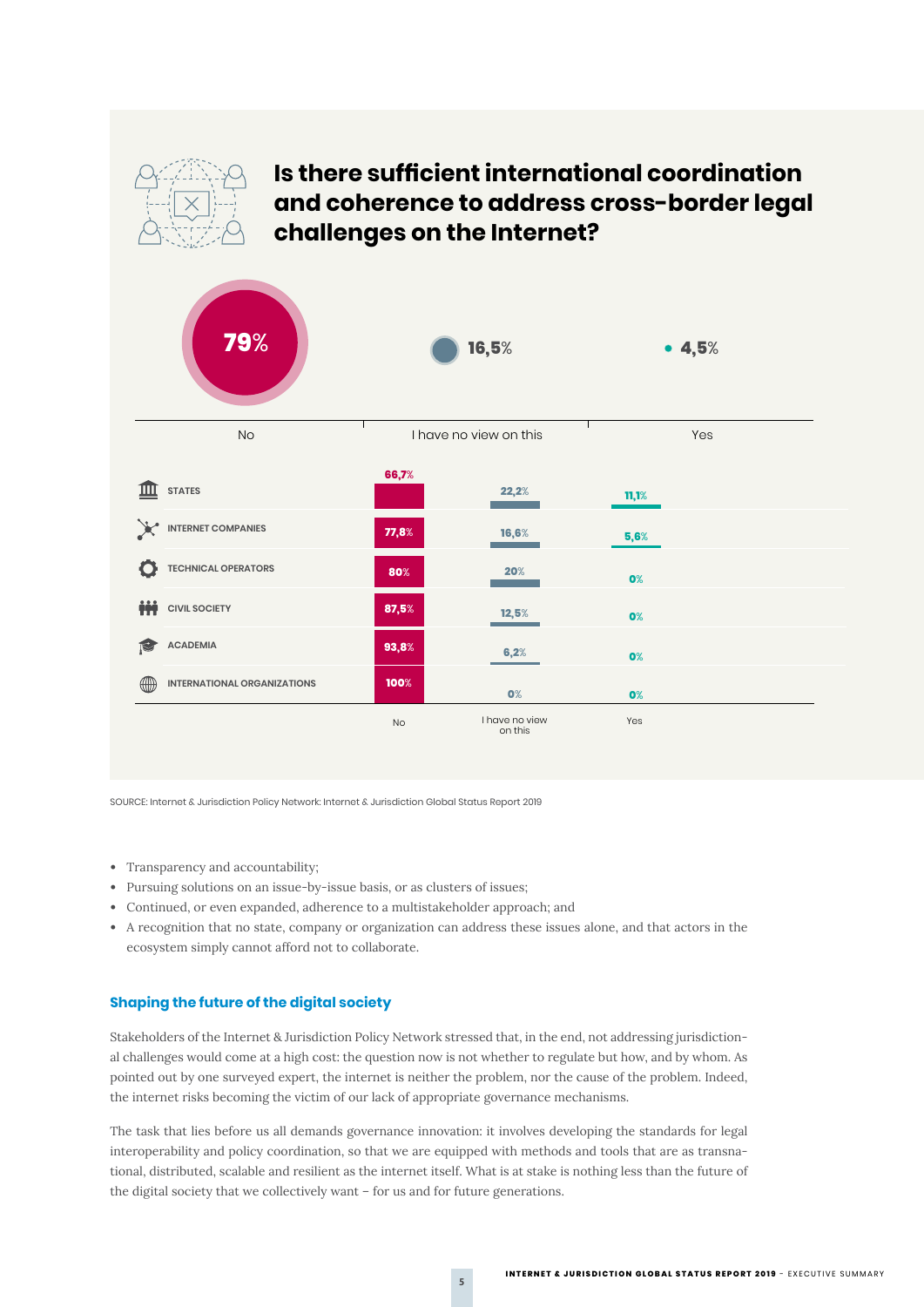## TABLE OF CONTENTS

#### **Internet & Jurisdiction Global Status Report 2019**

Download: https://www.internetjurisdiction.net/report

| <b>Forewords</b>  |    |
|-------------------|----|
| Table of Contents | nҕ |
|                   | nя |
| Executive Summary |    |
|                   |    |

#### () Why a Global Status Report, and what is at stake?\_\_\_\_\_\_\_\_\_

| 1.1              |                                                            | Responding to the call from the Internet & Jurisdiction Policy Network. | 22 |
|------------------|------------------------------------------------------------|-------------------------------------------------------------------------|----|
| 1.2 <sub>2</sub> |                                                            | <b>Transnational as the new normal</b>                                  | 24 |
| 1.3              | <b>Growing concern over abuses</b>                         |                                                                         |    |
| 1.4              | <b>Competing legitimate interests need reconciling</b>     |                                                                         |    |
| 1.5              | <b>Existing legal concepts are under stress</b>            |                                                                         |    |
| 1.6              | <b>Proper frameworks and institutions are lacking</b>      |                                                                         |    |
| 1.7 <sup>2</sup> | <b>Coordination is insufficient</b>                        |                                                                         | 35 |
| 1.8              | <b>Fundamental attributes of the internet are at stake</b> |                                                                         | 36 |
|                  | 1.8.1                                                      | The cross-border internet cannot be taken for granted                   | 36 |
|                  | 1.8.2                                                      |                                                                         | 39 |
| 1.9              |                                                            | Not addressing jurisdictional challenges comes at a high cost.          | 40 |
| 1.10             | A multistakeholder approach is still desired.              |                                                                         |    |
| 1.11             |                                                            | A pressing challenge, insufficiently addressed                          | 42 |

44

## 02 Overarching Trends

| 2.1 |                              |                                                                                                                          |      |
|-----|------------------------------|--------------------------------------------------------------------------------------------------------------------------|------|
|     | 2.1.1                        |                                                                                                                          | 47   |
|     | 2.1.2                        |                                                                                                                          | 47   |
| 2.2 |                              |                                                                                                                          |      |
|     | 2.2.1                        | To regulate or not is not the issue <u>contained and in the set of the set of the set of the set of the set of the s</u> | 48   |
|     | 2.2.2                        | <b>Proliferation of initiatives</b>                                                                                      | 50   |
|     | 2.2.3                        | An increasing appetite to regulate cyberspace __________________________________                                         | - 51 |
|     | 2.2.4                        |                                                                                                                          | 52   |
|     | 2.2.5                        |                                                                                                                          | 54   |
|     | 2.2.6                        |                                                                                                                          | 55   |
| 2.3 |                              |                                                                                                                          | 57   |
|     | 2.3.1                        |                                                                                                                          | 58   |
|     | 2.3.2                        |                                                                                                                          | 59   |
|     | 2.3.3                        |                                                                                                                          | 60   |
| 2.4 |                              |                                                                                                                          | 60   |
|     | 2.4.1                        |                                                                                                                          | 60   |
|     | 2.4.2                        |                                                                                                                          | 62   |
|     | 2.4.3                        | Judicial cross-fertilization – scalability, replication and imitation______________________________                      | .62  |
|     | 2.4.4                        |                                                                                                                          | 64   |
| 2.5 | New roles for intermediaries |                                                                                                                          |      |
|     | 2.5.1                        |                                                                                                                          | 65   |
|     | 2.5.2                        | (In) voluntary gate keepers                                                                                              | 66   |
|     | 2.5.3                        |                                                                                                                          | 69   |
|     |                              |                                                                                                                          |      |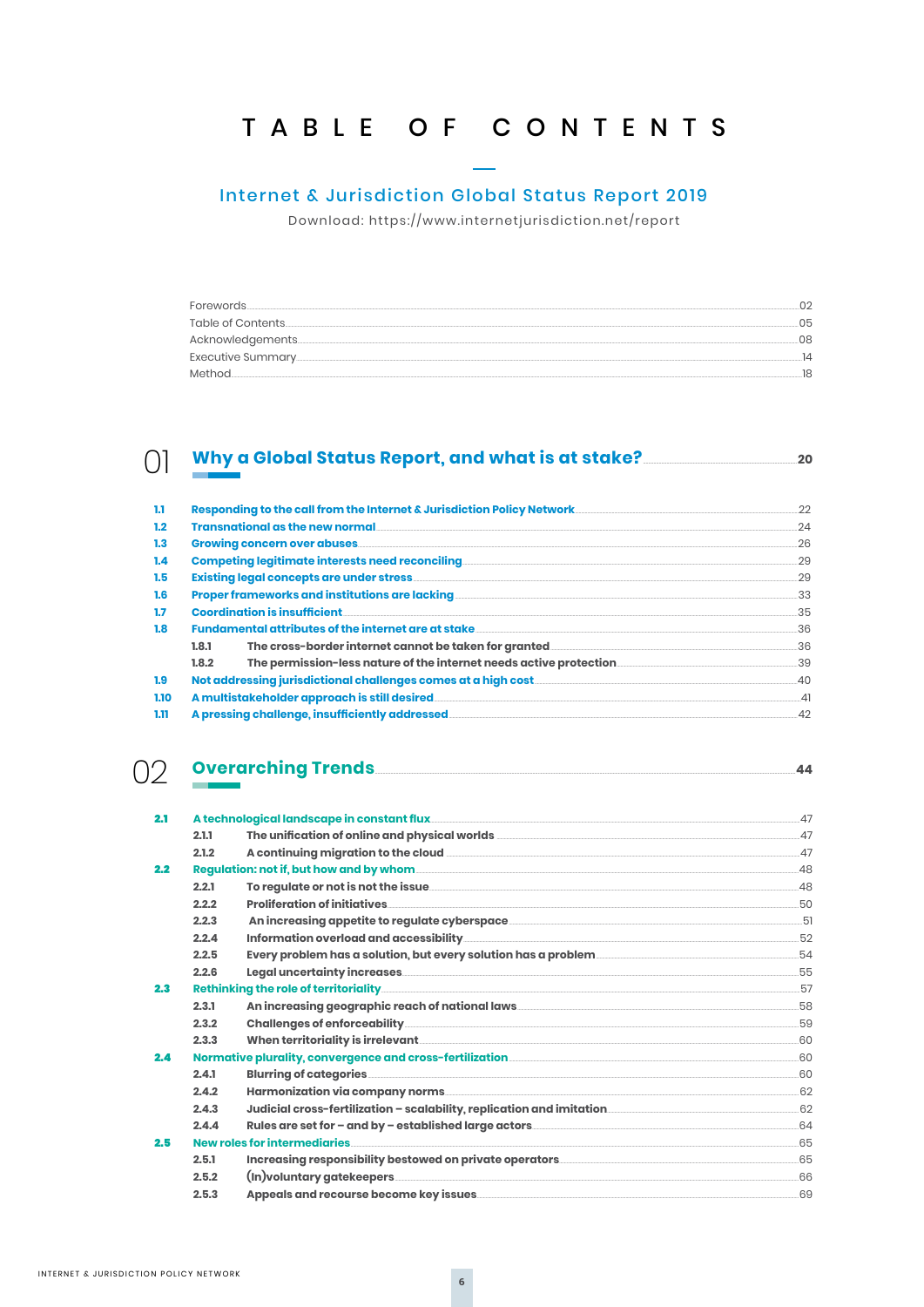## 03 **Topical Trends**

| 3.1           | <b>Expression</b> |                                                                                                     | 73        |
|---------------|-------------------|-----------------------------------------------------------------------------------------------------|-----------|
|               | 3.1.1             |                                                                                                     | 76        |
|               | 3.1.2             |                                                                                                     | 81        |
|               | 3.1.3             |                                                                                                     | .85       |
|               | 3.1.4             |                                                                                                     | .86       |
|               | 3.1.5             |                                                                                                     | 87        |
|               | 3.1.6             |                                                                                                     | 92        |
| $3.2^{\circ}$ | <b>Security</b>   |                                                                                                     | .101      |
|               | 3.2.1             |                                                                                                     | 102       |
|               | 3.2.2             |                                                                                                     | 104       |
|               | 3.2.3             |                                                                                                     | .110      |
|               | 3.2.4             |                                                                                                     | $\Box$ 13 |
| 3.3           |                   |                                                                                                     | 117       |
|               | 3.3.1             |                                                                                                     | 121       |
|               | 3.3.2             | E-commerce, competition law, marketing restrictions and consumer protection                         | .125      |
|               | 3.3.3             | Taxation – the intersection of jurisdictional complexities and national economy                     | 129       |
|               | 3.3.4             | Internet of Things (IoT) – everything transferring data everywhere ________________________________ | .131      |
|               | 3.3.5             |                                                                                                     | .133      |
|               | 3.3.6             |                                                                                                     | .136      |

# 04 Legal and technical approaches 138

 $-70$ 

| 4.1 |       | Major legal approaches to solutions                                                                    | .141 |
|-----|-------|--------------------------------------------------------------------------------------------------------|------|
|     | 4.1.1 | Takedown, stay-down and stay-up orders by courts________________________________                       | .142 |
|     | 4.1.2 | Race to the highest potential fines                                                                    | 146  |
|     | 4.1.3 |                                                                                                        | 147  |
|     | 4.1.4 | Jurisdictional trawling as a regulatory approach ________________________________                      | .148 |
|     | 4.1.5 | Targeting/directing activities/doing business/'effects doctrine'___________________________________    | 149  |
|     | 4.1.6 | A common focus on comity, but a lack of agreement________________________________                      | .150 |
|     | 4.1.7 | Scope of jurisdiction – local court orders with global implications <b>Scope of jurisdiction</b>       | .151 |
|     | 4.1.8 |                                                                                                        | 153  |
| 4.2 |       | Major technical approaches to solutions                                                                | .154 |
|     | 4.2.1 | Geo-location technologies - sacrificing 'borderlessness' to safequard regulatory diversity             | .155 |
|     | 4.2.2 | Content filtering on the national network level                                                        | 159  |
|     | 4.2.3 | Domain Name System: court ordered suspension, deletion, non-resolving, seizure and transfer            | .159 |
|     | 4.2.4 | Domain Name System: court ordered DNS blocking, IP Address blocking or re-routing and URL blocking 160 |      |
|     | 4.2.5 | Service shutdowns                                                                                      | 161  |
|     | 4.2.6 | Internet shutdowns                                                                                     | 163  |
|     | 4.2.7 | <b>Mandatory data localization</b>                                                                     | 165  |
|     | 4.2.8 | <b>Artificial Intelligence</b>                                                                         | 166  |
|     |       |                                                                                                        |      |

# 05 Relevant concept clusters\_\_\_\_\_\_\_

 $-172$ 

| 5.1  | Public international law, private international law (or conflict of laws)                                     | 174  |
|------|---------------------------------------------------------------------------------------------------------------|------|
| 5.2  | Sovereignty, jurisdiction, territory and human rights.                                                        | 175  |
| 5.3  | Territorial, and extraterritorial, jurisdictional claims                                                      | 176  |
| 5.4  | Due diligence, duty of non-intervention and comity_                                                           | 176  |
| 5.5  | Legislative jurisdiction, adjudicative jurisdiction, investigative jurisdiction and enforcement jurisdiction. | 177  |
| 5.6  | Jurisdiction, choice of law, declining jurisdiction, recognition and enforcement.                             | 177  |
| 5.7  | Personal jurisdiction, subject matter jurisdiction and scope of jurisdiction                                  | .178 |
| 5.8  | Technology neutral, functional equivalence, future proofing                                                   | .178 |
| 5.9  | <b>Data types</b>                                                                                             | .178 |
| 5.10 | Delist, deindex, de-reference, delete, block, remove, takedown, stay-down                                     | 179  |
| 5.11 | <b>Registry, registrar, gTLD and ccTLD.</b>                                                                   | .179 |
| 5.12 | Internet, World Wide Web.                                                                                     | .179 |
| 5.13 | <b>B2B. B2C. and C2C_</b>                                                                                     | 180  |
| 5.14 | Strong, moderate and weak artificial intelligence.                                                            | .180 |
|      |                                                                                                               |      |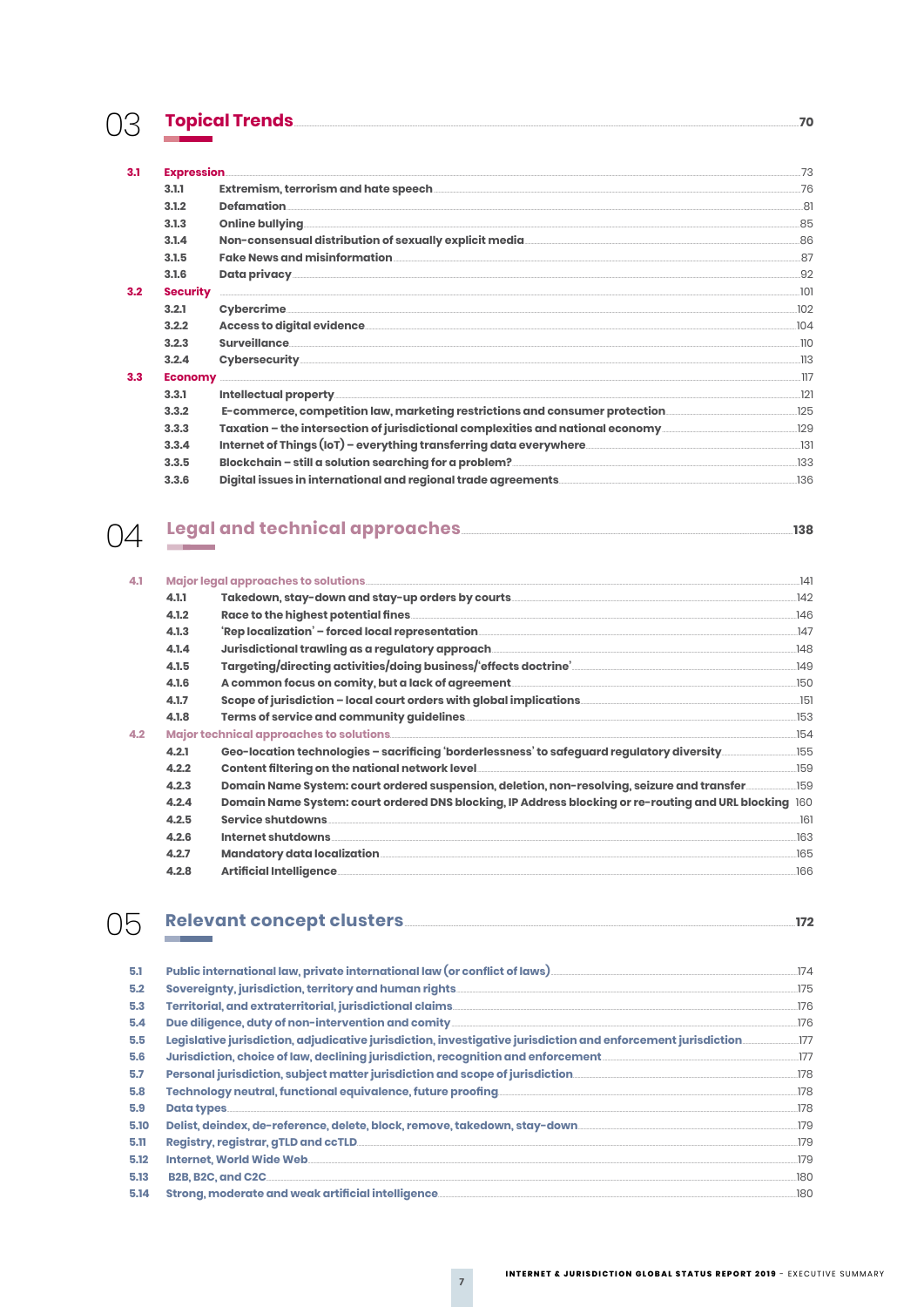

## **Methodology**

Enabling evidence-based policy innovation, the Report provides all stakeholders with the necessary information to develop frameworks and policy standards for the digital society and economy. It gives a comprehensive and regionally balanced overview of past, current and emerging trends, relevant actors and proposed solutions to the major cross-border legal policy challenges facing our connected society.

The Report's findings are based on data coming out of an unprecedented and innovative large-scale collaborative contribution and review process. It leverages the combined expertise of the key global stakeholders engaged in the Internet & Jurisdiction Policy Network and beyond, through a combination of structured interviews and data collection procedures. The Report represents a best-effort attempt at painting a broad-brushed, yet comprehensive, overview and documentation of past, current and emerging trends, relevant actors, and proposed solutions to the major cross-border legal policy challenges facing our connected society as of 1 July 2019. As such, it is a timely snapshot of the policy environment and creates a first baseline against which future studies may be undertaken.

### **From the Community for the Community**

Without the valuable insights of the participating survey respondents and interviewees, this Report could not have been produced. Below are just a few entities that have shared their knowledge for this pioneering effort: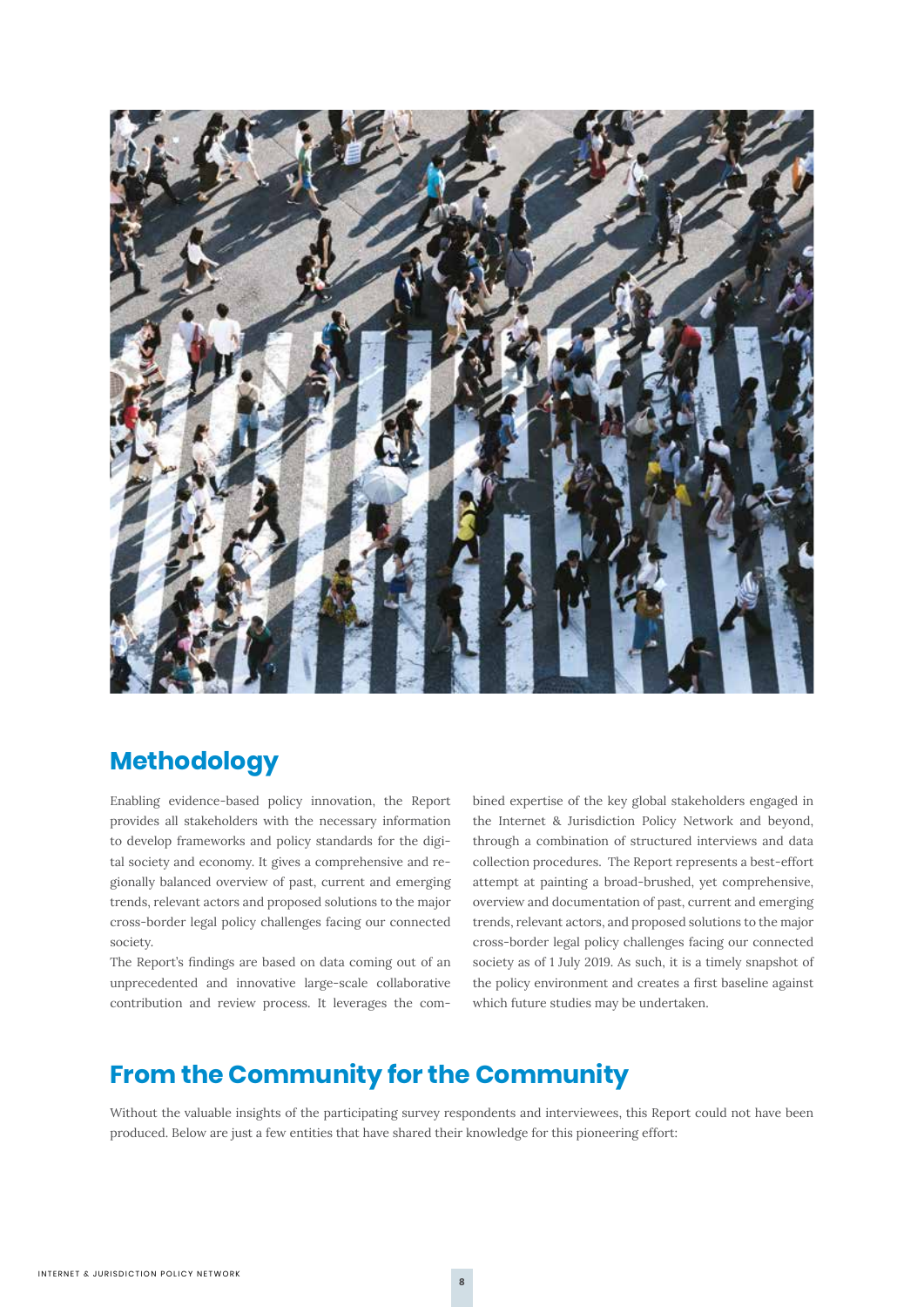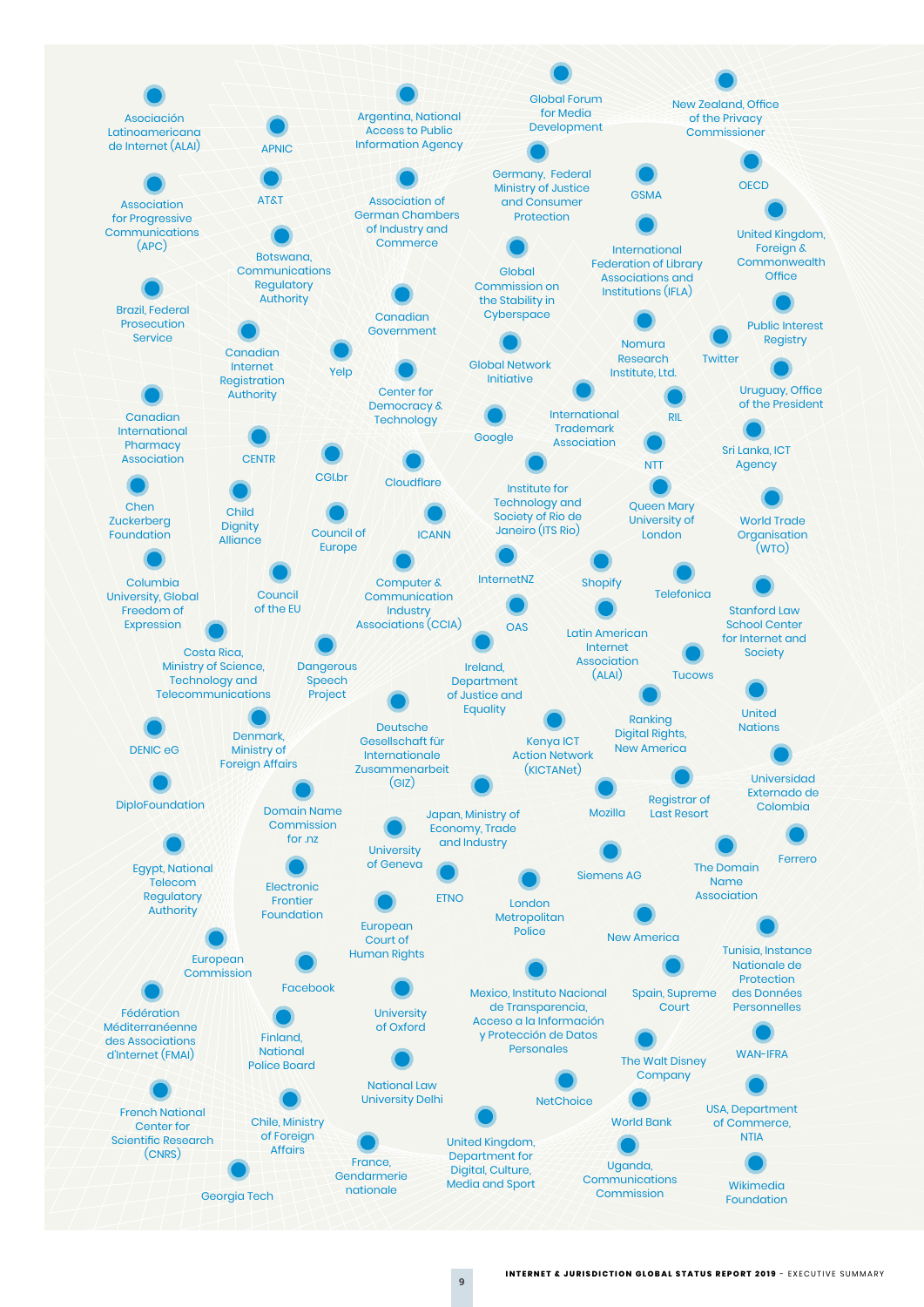## **About the Internet & Jurisdiction Policy Network**

The Internet & Jurisdiction Policy Network is a multistakeholder organization addressing the tension between the cross-border nature of the internet and national jurisdictions. Its Paris-based Secretariat facilitates a global multistakeholder process to enable transnational cooperation. Participants in the Policy Network work together to preserve the cross-border nature of the Internet, protect human rights, fight abuses, and enable the global digital economy. Since 2012, the Internet & Jurisdiction Policy Network has engaged more than 300 key entities from governments , Internet companies , technical operators , civil society, academia , and international organizations around the world.

Responding to the pressing needs of the global community, the Internet & Jurisdiction Policy Network enables the development of policy standards and shared cooperation frameworks that are as transnational as the internet itself in order to promote legal interoperability and establish due process across borders. The work of the Policy Network is currently structured around three thematic programs: Data & Jurisdiction, Content & Jurisdiction, and Domains & Jurisdiction.

Through multistakeholder Contact and Working Groups in its Programs, regular Global Conferences, as well as regional and thematic meetings, its Secretariat facilitates a neutral dialogue process to build trust among the different actors and help them develop the operational solutions necessary for the coexistence of diverse laws on the cross-border Internet.

The regular Global Conferences of the Internet & Jurisdiction Policy Network are institutionally supported by the Council of Europe, European Commission, ICANN, OECD, United Nations ECLAC, and UNESCO. Partner countries include France (2016), Canada (2018) and Germany (2019). The work of the organization has been presented to and recognized by key international processes, including the UN Internet Governance Forum, G7, G20 or the Paris Peace Forum, and covered in top media outlets such as The Economist, Washington Post, Financial Times, Politico or Fortune. The organization is financially supported by a unique coalition of over 20 governments, companies, and organizations.



### **About the Author of the Report**

Professor Dan Jerker B. Svantesson is based at the Faculty of Law, Bond University (Australia). He is a Visiting Professor at the Faculty of Law, Masaryk University (Czech Republic), an Associate at The Swedish Law & Informatics Research Institute, Stockholm University (Sweden), and a Member of the Internet & Jurisdiction Policy Network's Data & Jurisdiction Program **Contact Group.** Since 2001, he specializes in on-line cross-border legal issues, a topic on which he has published more than 150 books, notes, and journal articles.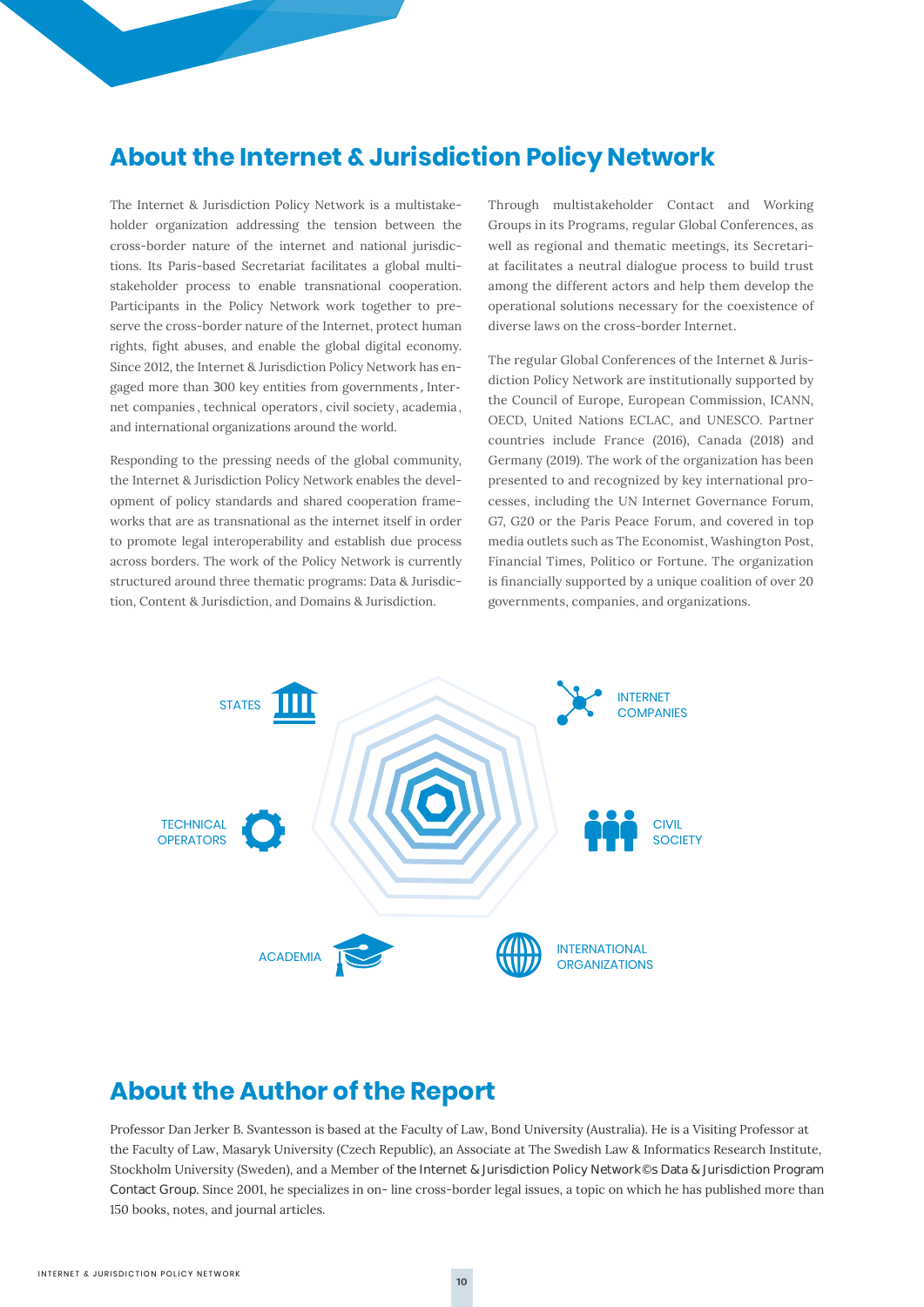The full Report that contains this Executive Summary was commissioned by the Secretariat of the Internet & Jurisdiction Policy Network and authored by Professor Dr. Dan Jerker B. Svantesson.

The Internet & Jurisdiction Global Status Report 2019, is published by the Secretariat of the Internet & Jurisdiction Policy Network and **available online at https://www.internetjurisdiction.net/report.**

The author of this Report made a best effort to map the current ecosystem and trends based on desk-research, as well as stakeholder surveys and interviews.

The completeness of information can however not be guaranteed, as this Report constitutes a first global baseline on the state of jurisdiction on the internet. Moreover, the analysis of the author does not necessarily reflect the view of the Secretariat of the Internet & Jurisdiction Policy Network, of stakeholders engaged in the Internet & Jurisdiction Policy Network, or of the financial supporters of the Report.

The Secretariat of the Internet & Jurisdiction Policy Network is grateful for the financial and institutional support of the following entities that have enabled the production of the Report:

On behalf of



Federal Ministry<br>for Economic Cooperation and Development



REPUBLIC OF ESTONIA<br>MINISTRY OF FOREIGN AFFAIRS